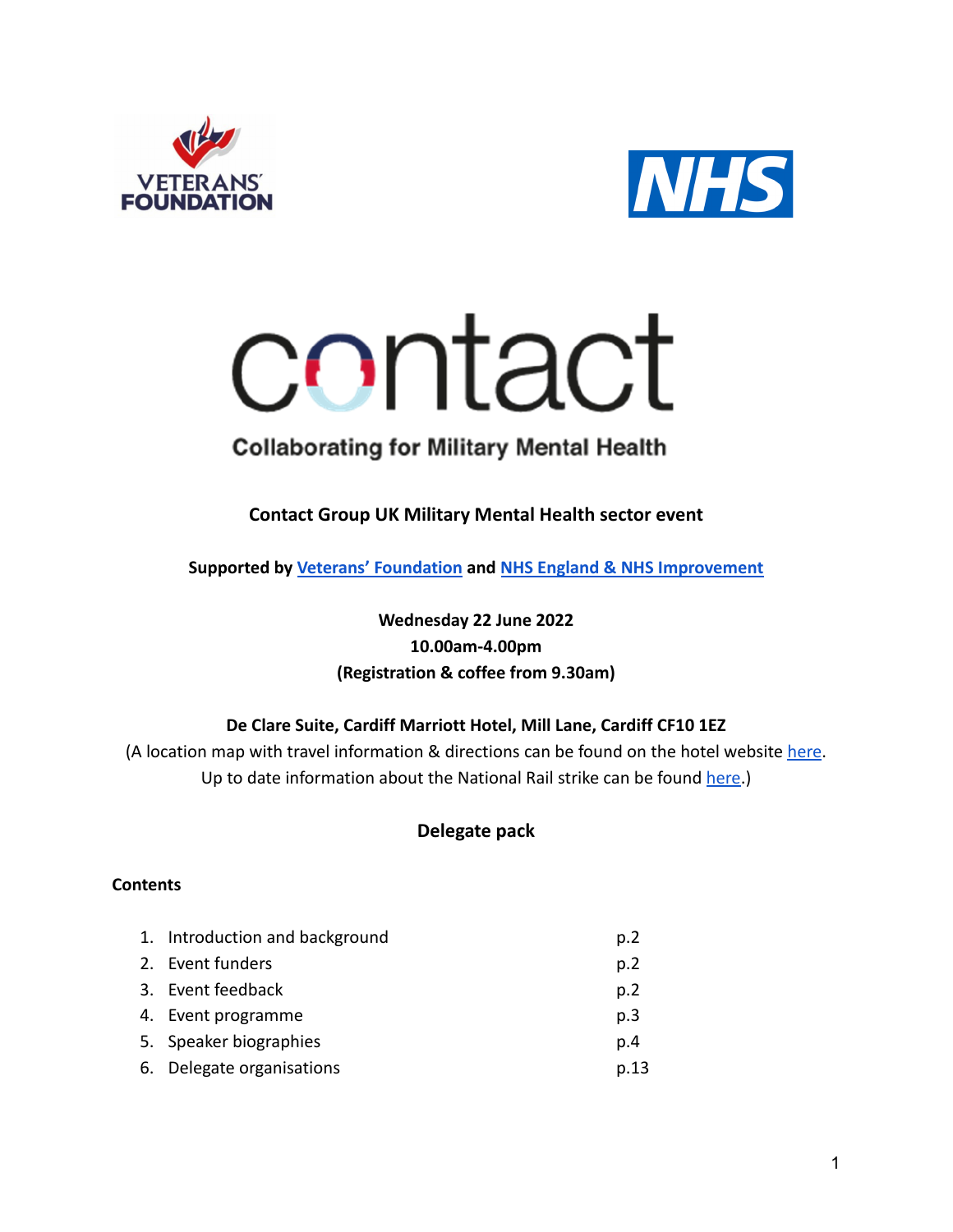### **Introduction and background**

The Contact Group is the **UK collaboration for military mental health policy, treatment and research**, and the mental health cluster for Cobseo [- the Confederation of Service Charities.](https://www.cobseo.org.uk/)

Supported by the **[Veterans' Foundation](https://www.veteransfoundation.org.uk/)** and **NHS England [& NHS Improvement,](https://www.nhs.uk/nhs-services/armed-forces-community/mental-health/veterans-reservists/)** Contact is delighted to be hosting this **one-day military mental health event in Cardiff.** The event will focus on the **military mental health sector (for serving, veterans and families) in both Wales and the UK**. It will include keynote speeches, speaker panels featuring a range of speakers, and sessions on key Contact workstreams with opportunities for questions, small group discussions, and feedback.

Thanks to the generous support of the **[Veterans' Foundation](https://www.veteransfoundation.org.uk/)** and **[NHS England & NHS](https://www.nhs.uk/nhs-services/armed-forces-community/mental-health/veterans-reservists/) [Improvement](https://www.nhs.uk/nhs-services/armed-forces-community/mental-health/veterans-reservists/)**, the event is **free and open to all**, both sector professionals and those with a general interest in military mental health in the UK.

This is an **in-person event** and remote/online participation will not be possible. A summary of the event including any speaker presentations (with permission), outcomes and next steps will be posted to the Contact website afterwards and the link circulated.

### **Event funders**

Many thanks to our event funders, the **[Veterans' Foundation](https://www.veteransfoundation.org.uk/)** and **[NHS England & NHS](https://www.nhs.uk/nhs-services/armed-forces-community/mental-health/veterans-reservists/) [Improvement](https://www.nhs.uk/nhs-services/armed-forces-community/mental-health/veterans-reservists/)**, without whose generous support the hosting of this event would not have been possible.

### **Event feedback**

After the event, a short, online feedback form will be circulated to all delegates which we would be grateful if you could take a couple of minutes to complete to help us evaluate this event, report to our funders and plan future events.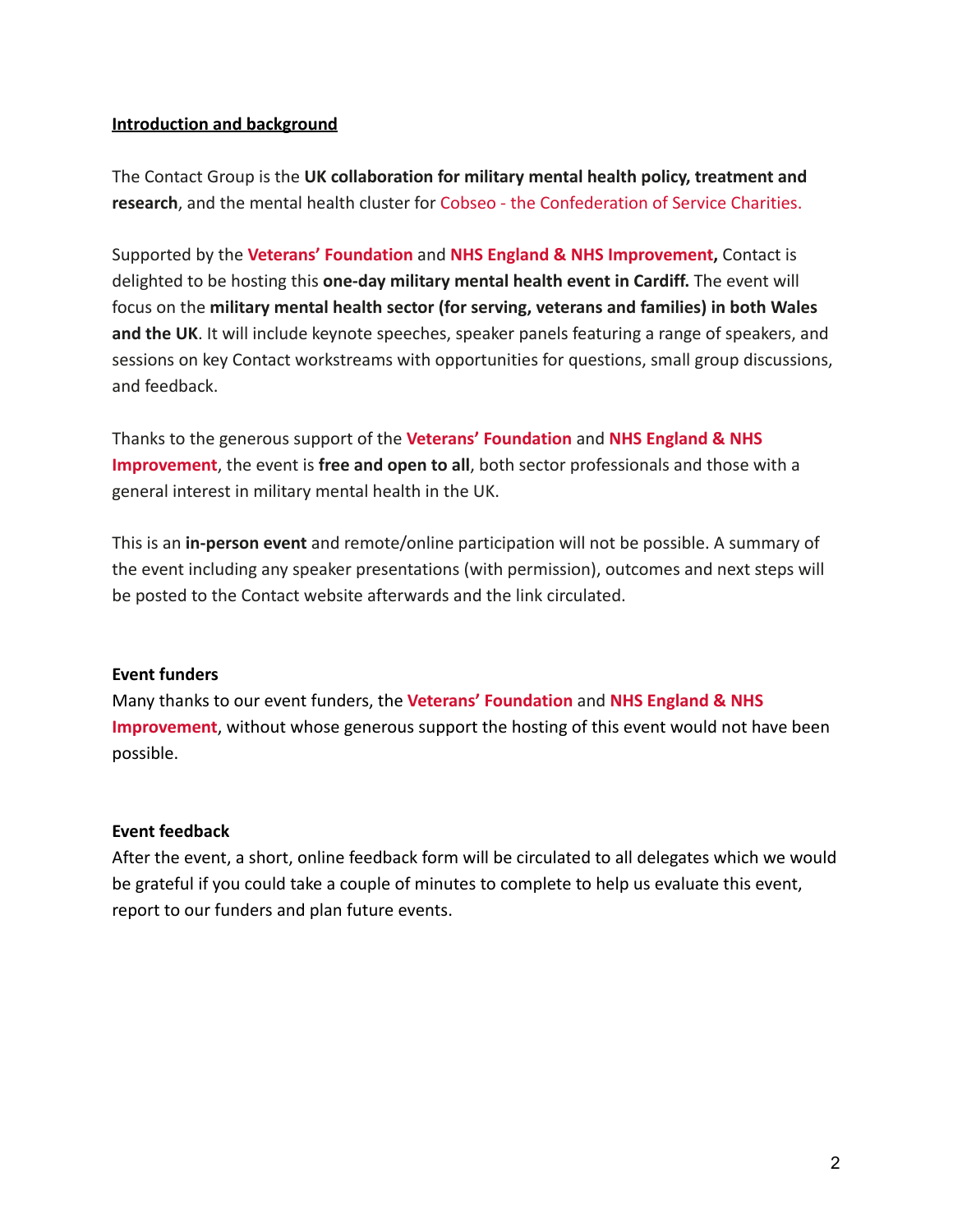### **Event programme**

9.30-10.00 Registration & coffee

10.00-10.05 **Welcome & introduction** – Charles Winstanley, Contact Group 10.05-10.30 **Introductory address** – **Colonel (Retd) James Phillips, Wales Veterans' Commissioner.** Followed by Q&As chaired by Charles Winstanley

10.30-11.35 **Speaker panel: Overview of the Military Mental Health sector in Wales in 2022 and beyond –** Speakers: **Neil Kitchiner**, Veterans NHS Wales and Cardiff University; **Roger Lees**, Adferiad; **Finola Pickwell**, Adferiad; **David Trotman**, Woody's Lodge; **Simon Frith**, Alabaré. Followed by Q&As and discussion chaired by **Neil Kitchiner**

11.35-11.45 Coffee break

11.45-12.00 **Contact workstreams: Case management (VMHIS) & Common assessment (CAF)** – Speakers: **Debra Elliott**, NHS England (video presentation); **Roy Brown**, Cobseo (video presentation); **Charles Winstanley**, Contact Group 12.00-12.15 Small group discussions 12.15-12.30 Group feedback moderated by Charles Winstanley

12.30-1.30 Lunch

1.30-1.45 **Contact workstreams: Data dashboard and Research** – Speakers: **Tammy Cheng**, OVA (video presentation); **Liz Brown**, NI Veterans' Support Office (video presentation) 1.45-2.00 Small group discussions 2.00-2.15 Group feedback moderated by Charles Winstanley

2.15-2.30 **Contact workstream: Quality & accreditation (QNVMHS)** – Speakers: **Jemini Jethwa & Hannah Lucas-Motley**, Royal College of Psychiatrists (video presentation); **Felix Davies**, Combat Stress (video presentation); **Neil Kitchiner,** VNHSW 2.30-2.45 Small group discussions 2.45-3.00 Group feedback moderated by Neil Kitchiner

3.00-3.10 Break

3.10-3.55 **Speaker panel: Overview of the UK Military Mental Health sector in 2022 and beyond –** Speakers: **Rachel Price**, Cobseo; **Nick Grace**, Cobseo; **Marie-Louise Sharp**, King's College London; **Cherie Armour**, Queen's University Belfast (video presentation). Followed by Q&As and discussion chaired by **Charles Winstanley**

3.55-4.00 **Final thoughts and close** – **Charles Winstanley**, Contact Group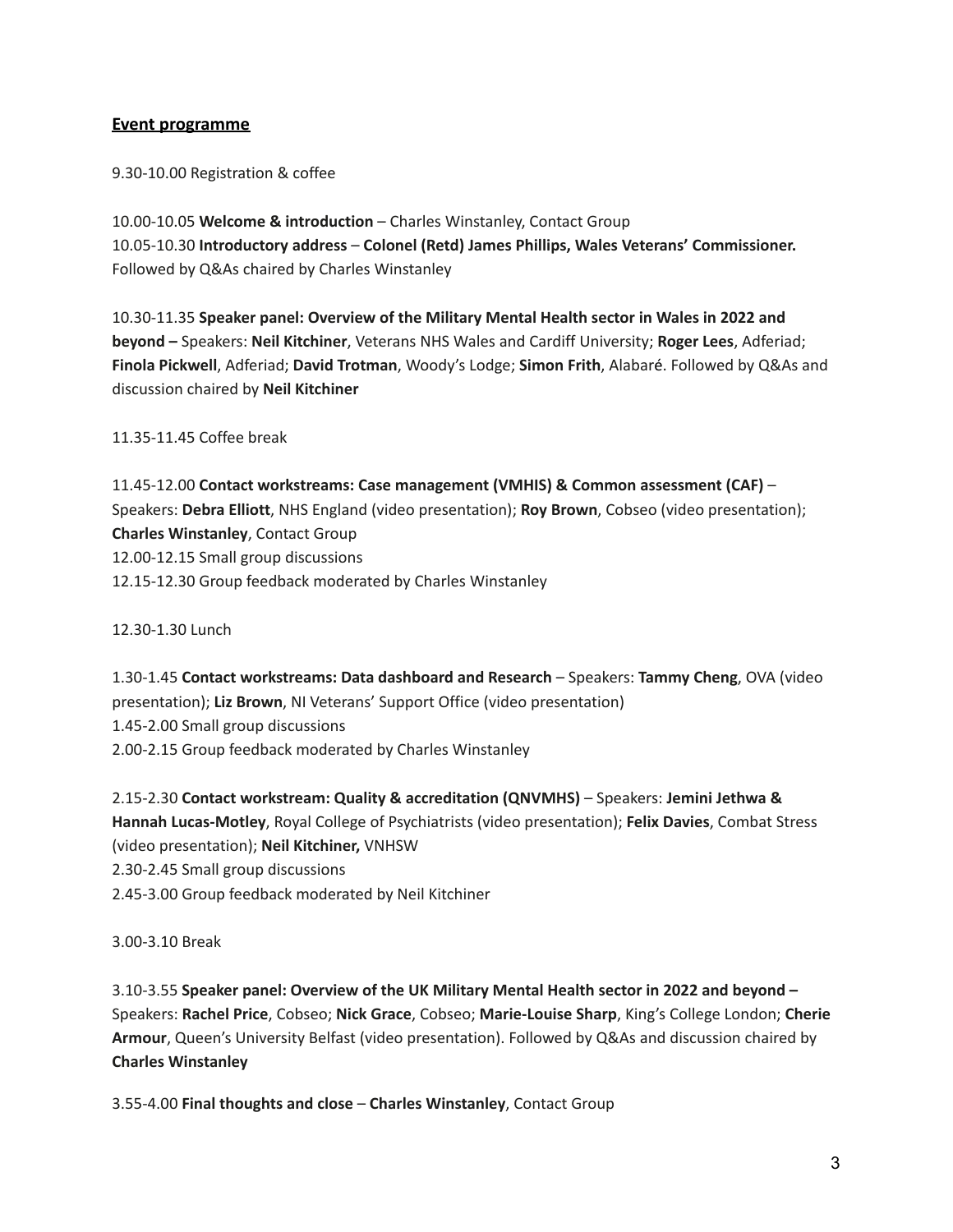### **Speaker biographies** (in order of appearance)

### **Charles Winstanley, Independent Chair, Contact Group**

Charles Winstanley was appointed Chair of the Contact Group in Sept 2018. He also chairs both the Scottish Government's Board for the new Veterans Mental Health Service and the military sub-committee of the Cabinet Office Honours, Decorations and Medals Committee.

Previously he chaired the boards at the Academy of Medical Royal Colleges and at NHS Lothian (during which time he was elected Chair of Scotland's NHS Chairs). Charles chaired the GMC's Fitness to Practice panel, and has been a non-executive director at the MoD, UK Supreme Court, and at the Scottish Government. Since 1997 he has been a Deputy Lieutenant of London.

Trained at Sandhurst and Staff College, Charles served with 16th/5th Lancers in Ulster, Germany, and the Middle East. In later TA service he commanded BAOR-roled Royal Yeomanry squadrons in London and Belfast, and was then on the MoD staff. After manufacturing and communications roles, he founded his own strategy consultancy. Charles has masters and doctoral degrees in business management from Henley Business School.

### **Colonel (Retd) James Phillips, Veterans' Commissioner for Wales**

James Phillips was born in 1968 in Chiswick, London and educated at Hampton School, Middlesex and the University of Birmingham, where he read Geography. After Sandhurst, he commissioned into the Royal Artillery (RA) in 1990. His early career saw him posted to 2nd Field Regiment RA and deploy as a troop commander to the first Gulf War and to Northern Ireland.

As a Forward Observation Officer in 24 Airmobile Brigade based in Colchester, James exercised in the USA, Canada and Europe. He deployed to Belize and, in 1995 with UNPROFOR, to Bosnia. He was Mentioned in Dispatches for gallantry during the liberation of Sarajevo. Two further UN tours to Cyprus were in 1998 as Adjutant Sector 2 and in 2005 as the Commander of the Multinational Force Reserve.

After attending Advanced Command and Staff Course, where he completed an MA in Defence Studies, he commanded 10 (Assaye) Battery, equipped with High Velocity Missiles between 2002 and 2004. As Second-in-Command of  $47<sup>th</sup>$  Regiment RA in Thorney Island, he was responsible for converting the unit from air defence to Unmanned Aerial Systems and preparing them for a NATO deployment to Kosovo.

James has held staff appointments in the MOD corporate communications department and HQ British Forces Cyprus as an operational planner. He was assigned from Cyprus to US CENTCOM for the Second Gulf War, working in the Humanitarian Operations Centre.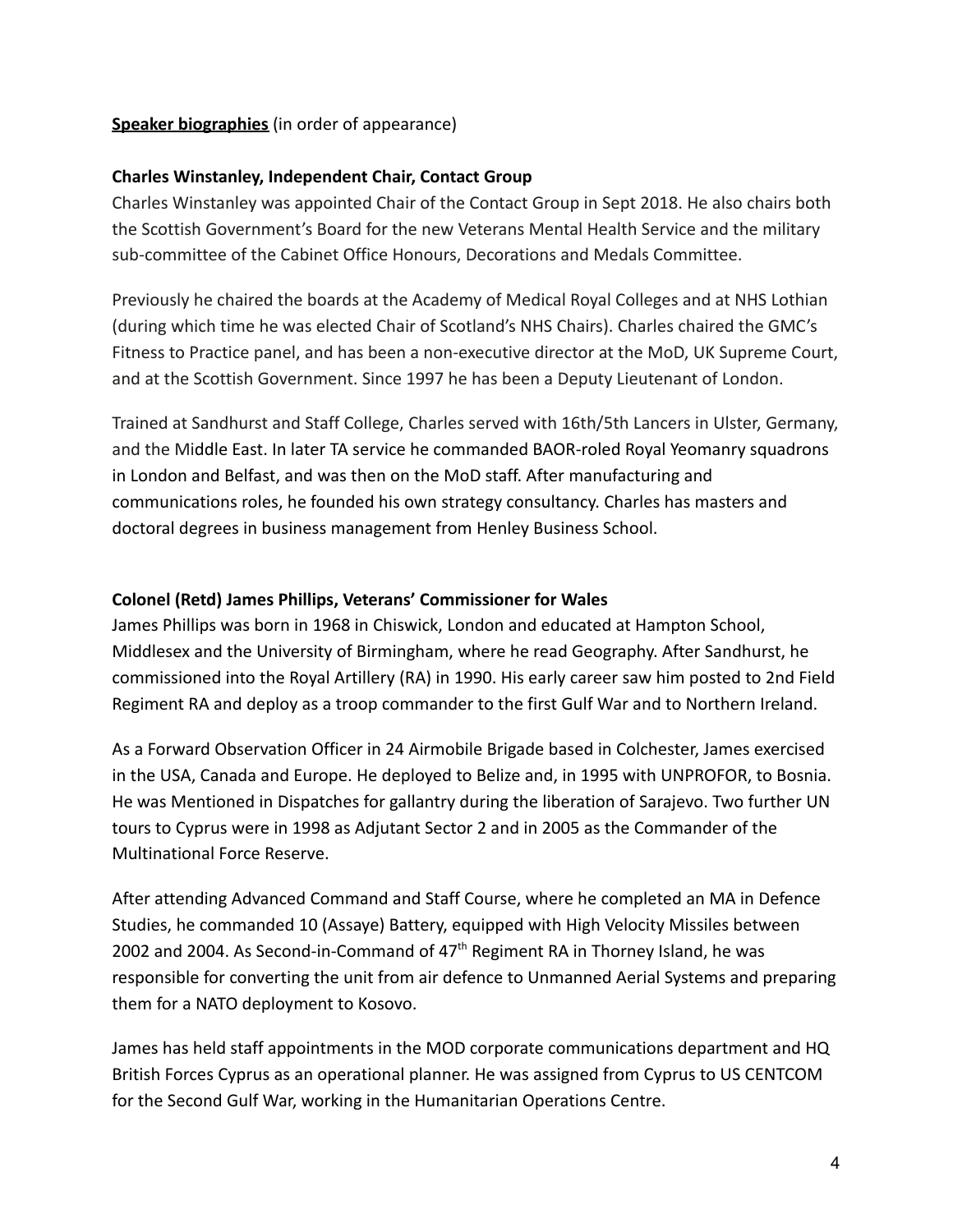James commanded  $16<sup>th</sup>$  Regiment RA (2010-12), overseeing operational deployments to provide Ground Based Air Defence to the Falkland Islands and the 2012 London Olympics, as well as rocket, and mortar protection in Iraq and Afghanistan. He also managed to complete an Open University MBA.

Post command, James deployed to Afghanistan as the NATO Chief of Police Transitions, overseeing the handover of Police training across the country to Afghan control. It was then back to MOD as a crisis manager. He was specifically involved in the UK response to Ebola, Syrian chemical weapon disposal and the initial Ukraine crisis, including the MH-17 shoot-down, NATO Assurance Measures and the development of the UK-led Joint Expeditionary Force.

James was promoted to Colonel on appointment as the Defence Attaché to The Hague in January 2016, covering the BENELUX nations during Brexit, WW1 centenary and the UK led Eurofighter sales campaign in Belgium. In 2019 he took up the position of Chief of Operations in NATO's new Enabling and Reinforcement Command (JSEC), in Ulm, southern Germany. He led the intelligence, operations, policing & Special Forces Divisions from initial to full operational capability and successful NATO certification, leaving in 2021. He then worked on the optimisation of Army Basic Training, before his final assignment to MOD Whitehall, developing UK's response to the current Ukraine crisis. On retirement from the Army, he assumed the role of Veterans' Commissioner for Wales on 1<sup>st</sup> June 2022.

# **Neil Kitchiner, Director & Consultant Clinical Lead, Veterans NHS Wales and Honorary Senior Research Fellow, Cardiff University**

Neil has over 30 years' experience of working in NHS mental health services within the UK (England & Wales) and Australia. Neil briefly worked in the private sector at the Priory Hospital Bristol, and for the past 21 years in Cardiff and Wales University Health Board within the Departments of Liaison Psychiatry and the Traumatic Stress Service as a Cognitive Behavioural Psychotherapist with responsibility for setting up the partnership with South Wales Fire and Rescue Service until 2008. Neil headed the Welsh pilot funded by the MoD in 2008-2010.

Neil is currently employed as the Director and Consultant Clinical Lead at the Veterans' NHS Wales service (VNHSW). The service offers out-patient mental health treatment for ex-service personnel with service-related mental health problems. Neil was a Captain in the Army Reserve with 203 Welsh Field Hospital. He deployed to Afghanistan in October 2013 – January 2014 on Herrick 19a as part of the MoD Field Mental Health Team. He holds an Honorary title, Senior Research Fellow, Cardiff University.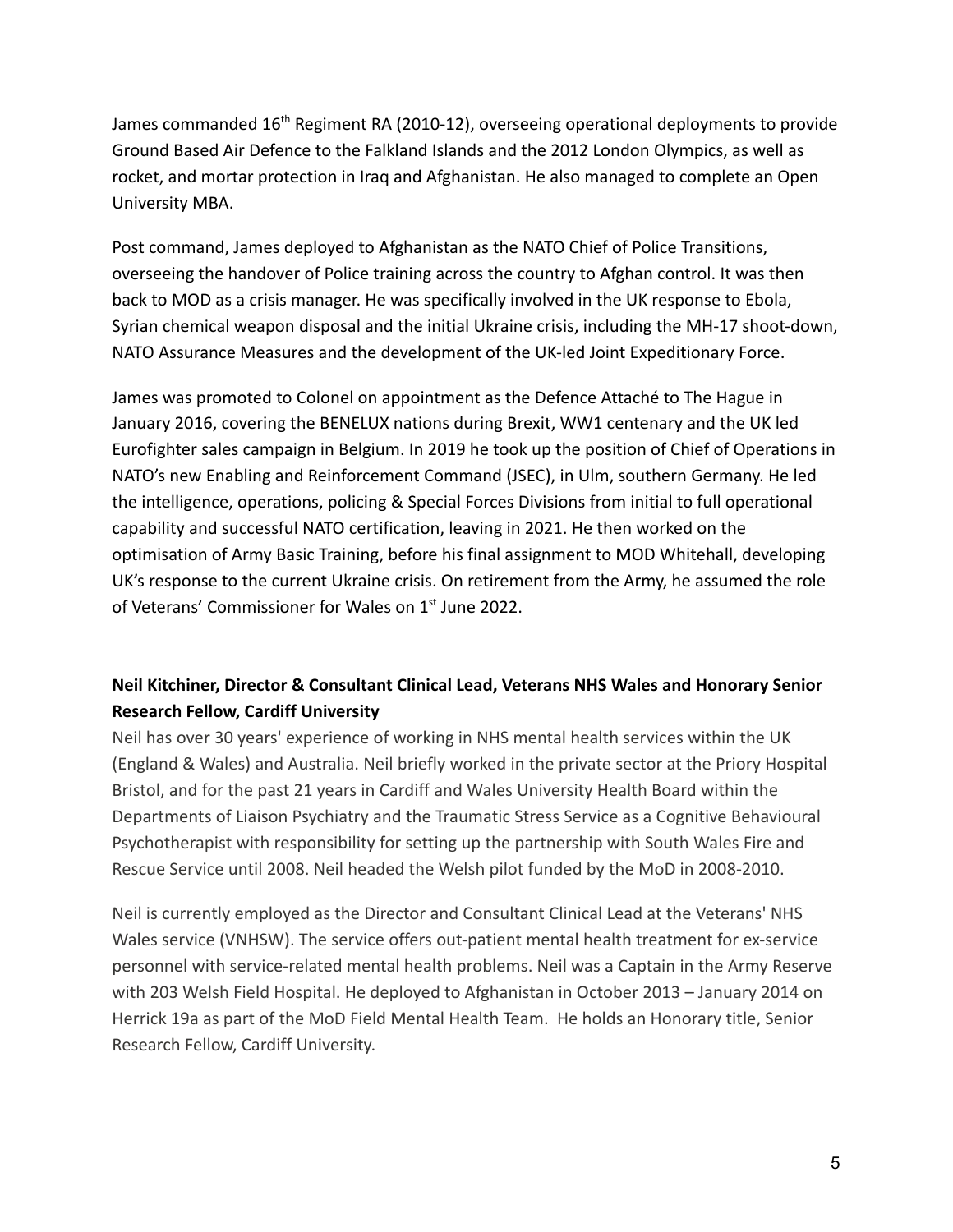He regularly lectures and runs workshops on the psychological effects of trauma and psychological therapy for medical and non-medical personnel. He has written over 30 papers, book chapters, and Cochrane Reviews - on trauma focused cognitive behavioural psychotherapy, ex-service personnel, early interventions for Post-traumatic Stress Disorder and eye movement desensitisation reprocessing (EMDR) therapy, published in peer reviewed medical and psychological press. Neil is the current PI on EMDR RCT for veterans with combat PTSD.

### **Roger Lees, Veterans' Service Manager – Peer Mentors, Adferiad Recovery**

Veteran Roger Lees served in the Royal Pioneer Corps, working in volatile combat zones around the world. He rose to the rank of Colour Sergeant and was selected for hostile protection services for the Foreign and Commonwealth Office, a role that would see him face life-threatening danger on a daily basis. After decades of combat missions in the most dangerous conditions, his health began to suffer and he developed PTSD. After 34 years of service, Roger was discharged from the military.

He wanted to give back in some way and help other veterans, so got involved with the Change Step charity in Wales (now part of Adferiad Recovery) which offers support to veterans and their families and carers. Much of this involves helping them access support services, especially for those experiencing trauma and stress-related issues. Roger started to do veteran to veteran mentoring, seeing people in-person on a one-to-one basis, and quickly found that veterans could relate easily to him as they had shared experiences.

In 2020, Roger was awarded a prestigious silver Welsh Veterans Awards Certificate for his work helping other veterans. It was then suggested that the Open University could help Roger boost his skills even further and he applied to the OU's Disabled Veterans' Scholarships Fund which was specially created by the OU to fully support disabled veterans injured in or due to service as they transition to civilian life. It enables veterans to benefit from free education and wraparound disability and careers support so they can find a new path in life. Roger is now enjoying studying for a BSc in Psychology with the OU, combined with his work as a Veterans Service Manager for peer mentors at Adferiad Recovery.

### **Finola Pickwell, Veterans' Service Manager, Adferiad Recovery**

Finola Pickwell is one of the Adferiad Veterans' Service Managers with responsibility and oversight of partnerships. Finola has a vast amount of experience working with veterans and a background in developing, delivering, and managing services in a military community. Finola has joined Adferiad from the legacy organisation Hafal, where she established Hafal's veterans'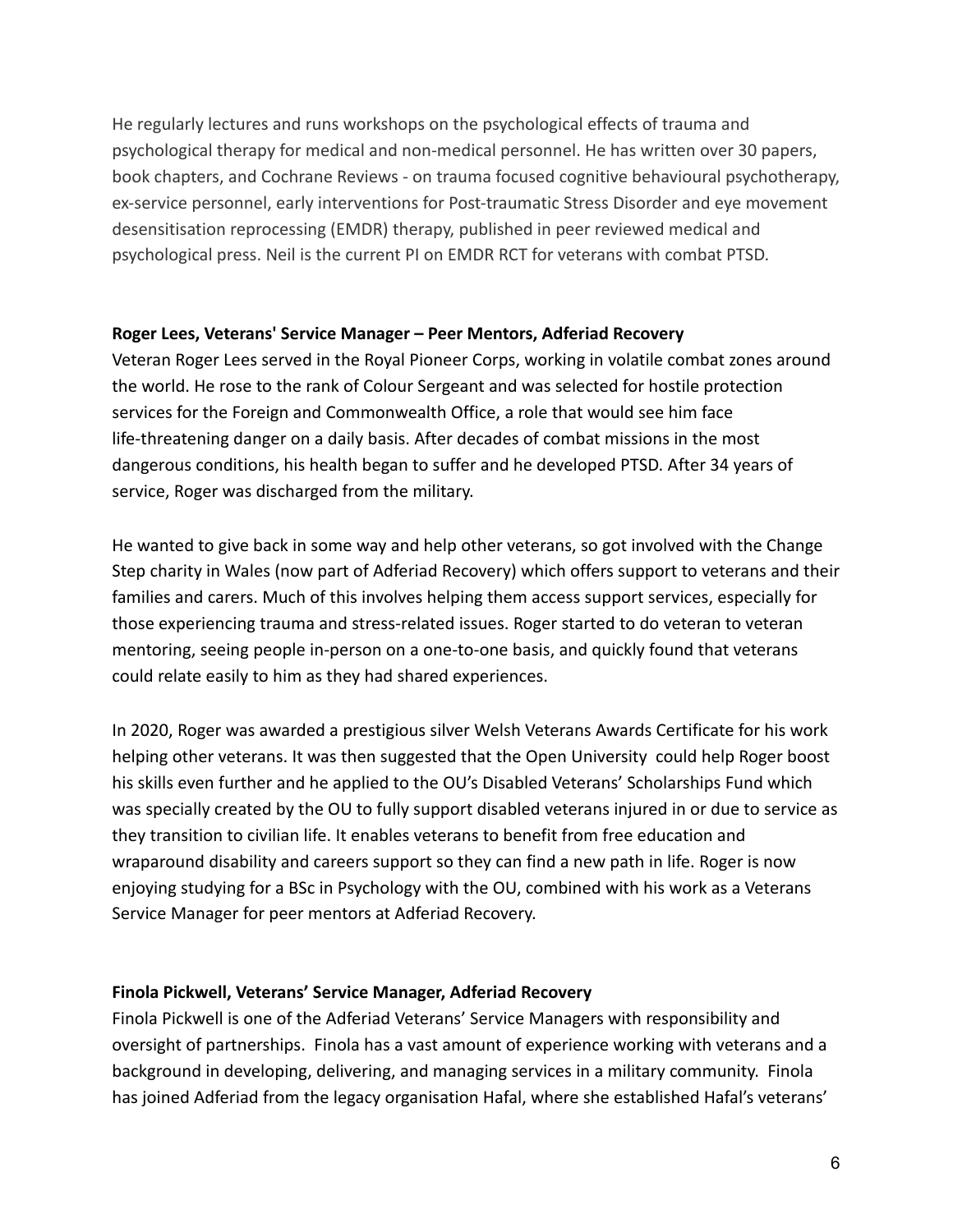services, supporting and mentoring other organisations providing activities to support veterans with mental health issues throughout Wales. Finola now oversees the veterans partnership projects that guide, support, and mentor organisations in a number of fields that are offering support to veterans.

Finola sits on 14 armed forces forums throughout Wales, the Veterans Third Sector Group, several steering groups within the Armed Forces Covenant Fund Trust (AFCFT) network and the Veterans Advice & Pensions Committee in Wales.

Finola is also the Wales Portfolio Lead for the AFCFT Veterans, Places, Pathways and People Programme working closely with twelve portfolio partners, along with other third sector and statutory organisations to establish a network of safe spaces for veterans throughout Wales.

### **Dr David Trotman, Chair, Woody's Lodge**

Graduating in Clinical Bacteriology and Biochemistry at Cardiff, David gained his PhD in Pulmonary Medicine whilst conducting research with the Medical Research Council and NHS. Following closure of Research facilities David has since worked in the Voluntary sector, working in senior management roles with a range of agencies supporting Children's welfare, to Medical Research to UK and International Environmental Issues.

Looking closer to home, and focussing on local community, in 2013 he undertook the role of Director at Penarth Pier Pavilion, whereon he was introduced to groups of Armed Forces Veterans, he established at meeting place for Veterans at the Pier Pavilion, and on meeting like-minded people, became a Co-Founder of Woody's Lodge and helped it develop into the current Welsh Veterans' Charity. Woody's has 3 rural Farm based hubs and manages urban sited 12 drop In Centres. David now acts as Chair to Woody's Board of Trustees as well as Chair of UK Charity ASDIC, representing Veteran Drop In Centres across the UK.

### **Simon Frith, Social Enterprise Manager - Wales, Alabaré**

Simon's role within Social Enterprise is intended to connect beneficiaries with opportunities to re-establish social mobility whilst aiding Alabaré's financial sustainability and growth. Social Enterprise incorporates lifelong wellbeing, financial prosperity and taking part in societal change.

Having delivered front line support to the ex-forces community since 2014, Simon remains fascinated by the potential for recovery and what the Third Sector can collectively offer as part of that process. Simon is highly invested in ensuring that support is equitable and gives service users agency of their recovery. The Veterans' community being important to Simon, as he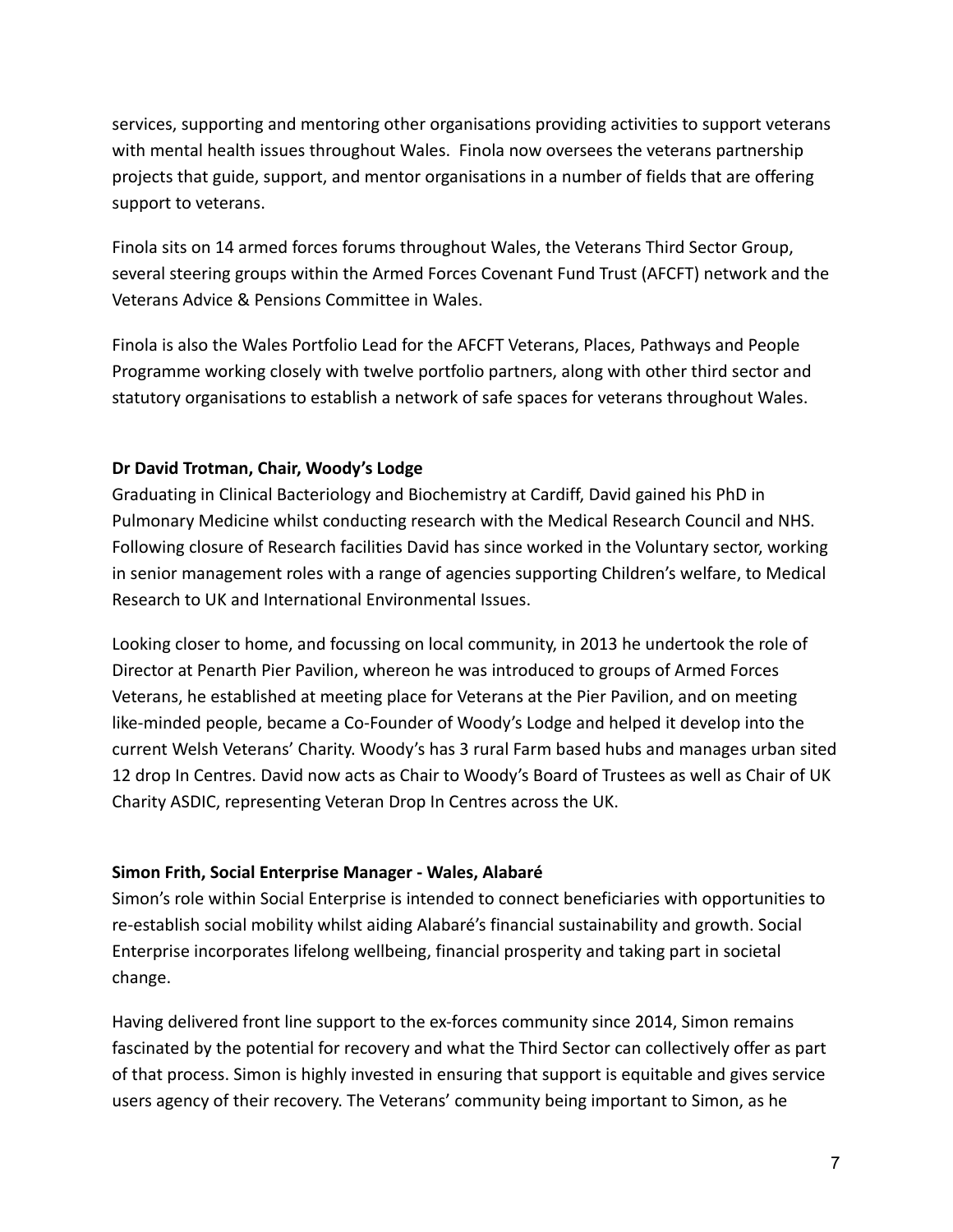served with the Royal Navy, firstly on destroyers and later on mine warfare vessels.

### **Roy Brown, Director of Governance Support, Cobseo - Confederation of Service Charities**

Roy Brown is a former MOD Civil Servant who has supported the Armed Forces in a series of appointments including: the Royal Navy, as Deputy Head of the Naval Staff and Secretary to the Navy Board; the Army as a Civil Advisor to the GOC in HQ Northern Ireland; and the RAF as Private Secretary to the Chief of the Air Staff. He is now drawing on this experience to support the Service Charity Sector; first as Chief of Staff to the Controller SSAFA from April 2017 until February 2019; and then with Cobseo as Director of Governance Support; a role which subsequently evolved to include additional responsibilities such as the Veterans Mental Health IS Scoping Study.

# **Debra Elliott, Director of Transformation, Armed Forces Health England, NHS England & NHS Improvement**

Debra Elliott is Director of Transformation, Armed Forces Health England at NHS England & NHS Improvement. She has a clinical background and trained as a Nurse and Midwife. Debra has worked in a variety of clinical settings including acute, community and primary care services. She completed an MSc in Healthcare Management in 1999.

As an Executive Director since 2001, she has extensive experience at board level and in all aspects of commissioning including: primary, secondary, specialised, CHC and FNC, mental health, offender health, Primary Care, capital planning and service redesign. Over the years she has worked closely with Local Authorities in both unitary and two tier Government organisations through joint commissioning of services and major service redesign.

Debra has worked as a Director in the NHS England Armed Forces commissioning team for the past 9 Years - initially in the South West Regional Office and for the past 3 years in the National NHS England Armed Forces Team. Debra recently returned to the South West Regional Office in 2020 to lead the COVID 19 vaccination programme and successfully established the vaccination programme at multiple sites across the region before returning to the National Armed Forces Team.

### **Tammy Cheng, Assistant Head for Data and Analysis, Office for Veterans' Affairs (OVA)**

Tammy Cheng is Assistant Head for Data and Analysis at the Office for Veterans' Affairs and her team at OVA leads on the Contact Group quarterly data reporting by collating and analysing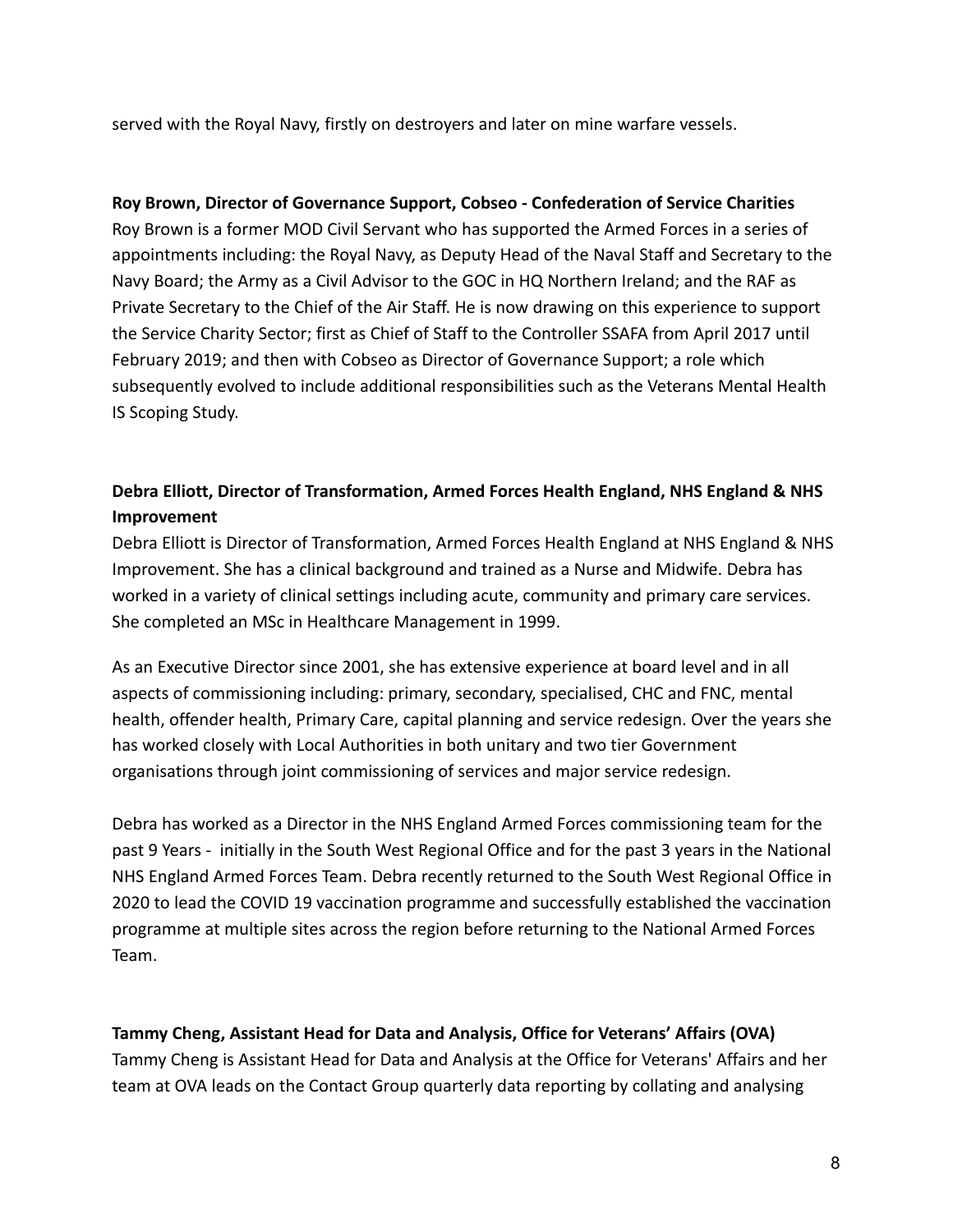data from the Ministry of Defence, the NHS and service charities. Her career so far has seen her apply data to deliver high quality research, strategic planning and impact evaluation where data is used to identify trends or discover new insights and underlying mechanisms. She champions effective decision making based on data and is keen to promote data usage and sharing using digital applications.

### **Liz Brown, Head, Northern Ireland Veterans' Support Office (NIVSO)**

Lt Col (Ret'd) Liz Brown served for some 20 years in Germany, Canada, Bosnia and UK within MoD Headquarters, retiring in 2009. After a short break, she went back to work part time with the NI office of ABF The Soldiers' Charity for 7 years, before taking up a new post in April 2018 with Cobseo/RFCA NI as Head of the NI Veterans' Support Office with the core role of developing the capacity to deliver the Armed Forces Covenant in NI. The NI Veterans' Support Office (NI VSO) is responsible for building capacity to deliver the Armed Forces Covenant in Northern Ireland and for providing support to veterans where the latter's needs are not met through statutory bodies and/or the charitable sector. The office has a nationally recognised mandate and delivery targets which are reported to the OVA and has formal, embedded links to the Veterans' Champions in each local authority in NI as well as Other Government Departments, other stakeholders and the third sector. The office works closely with that of the Veterans' Commissioner for NI.

# **Cherie Armour, Professor of Psychological Trauma and Mental Health, Queen's University Belfast**

Cherie Armour is a Professor of Psychological Trauma and Mental Health in the School of Psychology at Queen's University Belfast. Professor Armour is the Director of the QUB Research Centre for Stress Trauma and Related Conditions (STARC). Cherie has published extensively in the field of Psychotraumatology and Mental Health. Cherie has a particular interest in occupational groups that are at increased risk of experiencing trauma and traumatic stress outcomes due to their occupational roles, for example, military, police, and emergency service workers. Cherie has also published on the nosology, comorbidity, and longitudinal course of disorders such as PTSD, dissociation, anxiety, and depression. Cherie is past President of the UK Psychological Trauma Society, a current member of the board of directors for the International Society of Traumatic Stress Studies, and an Associate Editor of the European Journal of Psychotraumatology. Current funded programmes of research include a FiMT funded investigation of the psychological well-being of veteran families in the UK and a UKRI funded longitudinal study of biological, psychological and social predictors of PTSD in response to Armed Conflict in Colombia.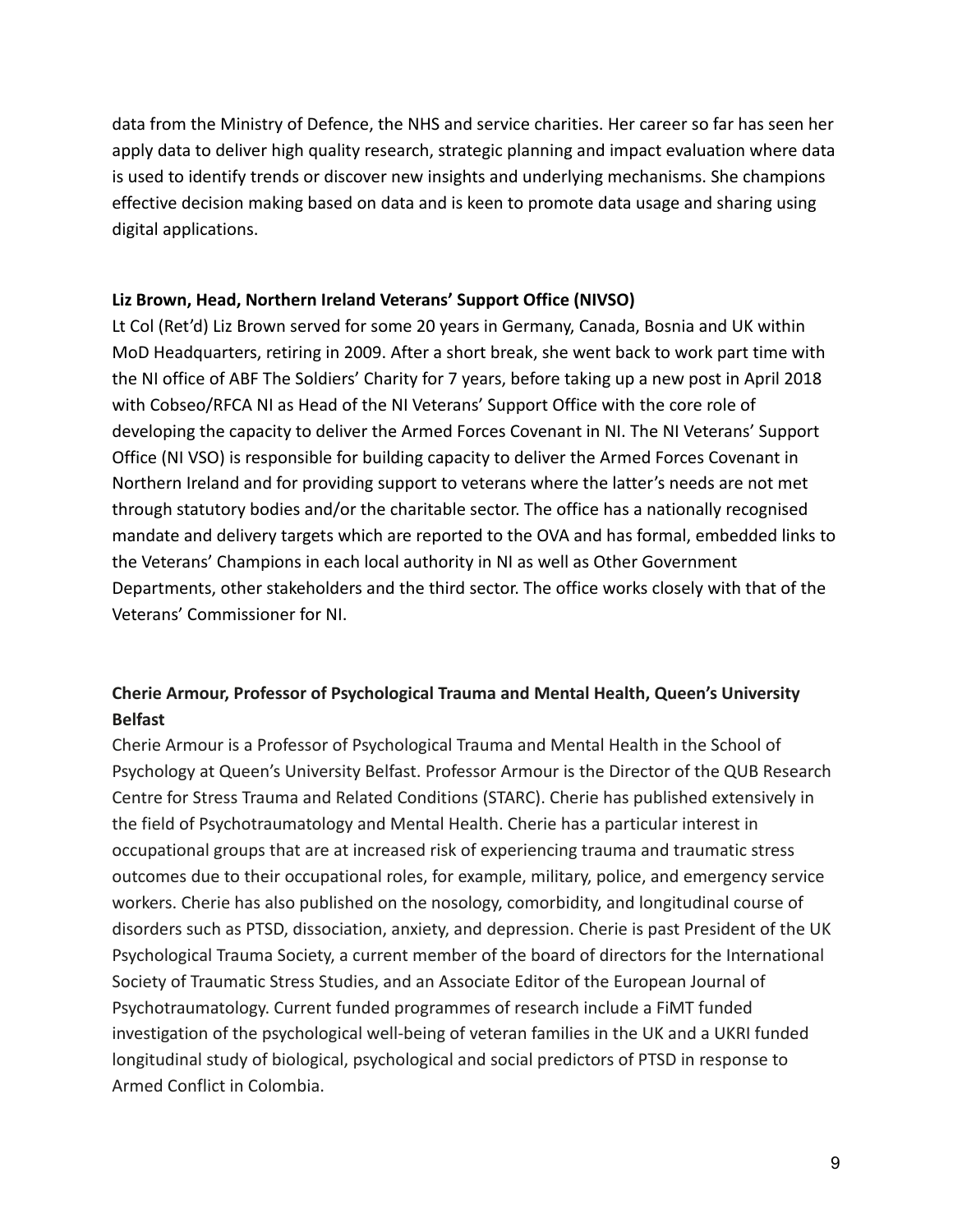### **Hannah Lucas-Motley, Head of Quality and Accreditation, Royal College of Psychiatrists**

Hannah began her career as an assistant psychologist in a specialist forensic unit for adults with autism, before joining the Royal College of Psychiatrists' Centre for Quality Improvement in 2015. Since then, she has worked across a broad spectrum of quality improvement programmes, ranging from perinatal mental health to prisons, supporting services to improve the standard of care they provide. She has also been involved in the conducting of research, such as LP-MAESTRO: the evaluation of liaison psychiatry provision across the country, and national audits including the 2016-17 CQUIN, aiming to improve physical health monitoring for patients with first episode psychosis.

Between 2017 and 2018, Hannah spent a year leading the Royal College of Physicians and Faculty of Occupational Medicine's joint occupational health accreditation scheme, SEQOHS, before returning to RCPsych and her love of mental health. She took up the role of Head of Quality and Accreditation in early 2021, and she currently oversees 11 quality and accreditation programmes, including the Quality Network for Veterans' Mental Health Services (QNVMHS).

# **Jemini Jethwa, Programme Manager, Quality Network for Veteran Mental Health Services (QNVMHS), Royal College of Psychiatrists**

Jem is a Programme Manager at the Royal College of Psychiatrists within the College Centre for Quality Improvement (CCQI). Jem manages four quality network and accreditation programmes which cover veteran mental health, psychological therapies services, memory services and serious incident review processes across mental health organisations. Jem has led on the development of the QNVMHS in terms of developing quality improvement review processes for veteran mental health services. Jem joined the College in 2017 working in quality improvement of forensic and prison mental health services. Prior to this, Jem has an academic background in Psychology (BSc and MSc) and research.

### **Felix Davies, Director of Operations, Combat Stress**

Dr Felix Davies has been Director of Operations at Combat Stress since 2019. He is a Consultant Clinical Psychologist by background and has held senior operational, clinical and commercial roles in the NHS, charity and private sector across all mental health settings. In the NHS he led inpatient psychological services for serving personnel as part of a UK-wide contract with the MoD and was a member of a quality assurance team which visited mental health services supporting serving personnel in Germany. At Combat Stress, Dr Davies leads operations across the UK, as well as a number of the charity's collaborations with the NHS and charity sector.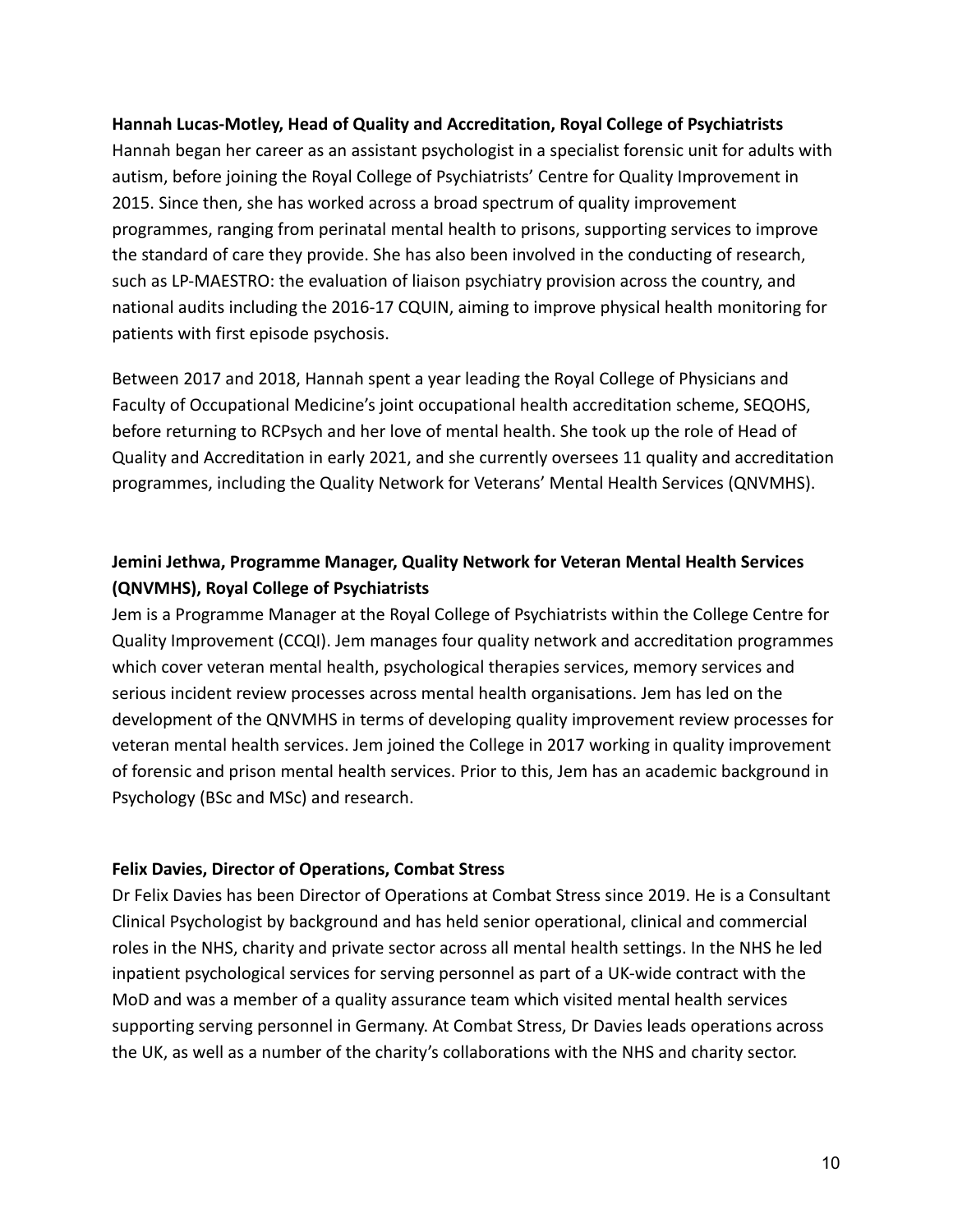**Rachel Price, Programme and Cluster Manager, Cobseo - Confederation of Service Charities** Rachel joined Cobseo in September 2019 as the Positive Pathways Programme Coordinator supporting the coordination and delivery of the Positive Pathways Programme, working closely with the AFCFT team and providing a focus for applicants where needed, and became the Programme and Cluster Manager in August 2021. Rachel supports and helps coordinate the work of Cobseo Clusters, providing a single focus to encourage improved collaboration and to ensure the integration into Cluster business of key AFCFT and other sector programmes in order to improve members' services for those in need across the Armed Forces Community. Rachel also assists in the ongoing development of common assessment and case management frameworks between charities and other providers; and supports the Service Charities Sector's work to improve the local, regional and national provision of services and wider pathways to recovery for veterans facing mental health challenges. Following on from a career in the cosmetic industry, Rachel has lived and worked in the military community for over 26 years, most recently at The Warrior Programme and previously to that at The Poppy Factory.

# **Nick Grace, Veterans Mental Health Awareness Standard Project Manager, Cobseo - Confederation of Service Charities**

Nick Grace OBE is the Project Manager responsible for developing and implementing the Veterans Mental Health Awareness Standard. As part of the Veterans Places Pathways and People (VPPP) programme, when implemented, the Awareness Standard will provide reassurance to those seeking help, and to other service providers, that the organisation being approached, or sign posted, incorporates best practice in its provision of safe and sustainable non-clinical services, and places of support. Previously, Nick had a 35-year career in the Royal Marines Band Service, ultimately becoming the Principal Director of Music for his final 8 years of service. Since then, Nick has enjoyed various freelance roles in the creative arts prior to joining Cobseo in October 2021.

# **Dr Marie-Louise Sharp, Research Fellow, King's Centre for Military Health Research, King's College London**

Dr Marie-Louise Sharp is a Research Fellow at the King's Centre for Military Health Research (KCMHR) at King's College London. Marie-Louise is a mixed methods researcher and has research expertise in psychological medicine and epidemiology. Her research interests include military mental health and help-seeking behaviours, the health and wellbeing of Emergency Responders and has a focus on methods to extend research impact. She is currently the academic lead on Phase Four of the UK Armed Forces Health and Wellbeing Cohort Study funded by the Office for Veterans' Affairs.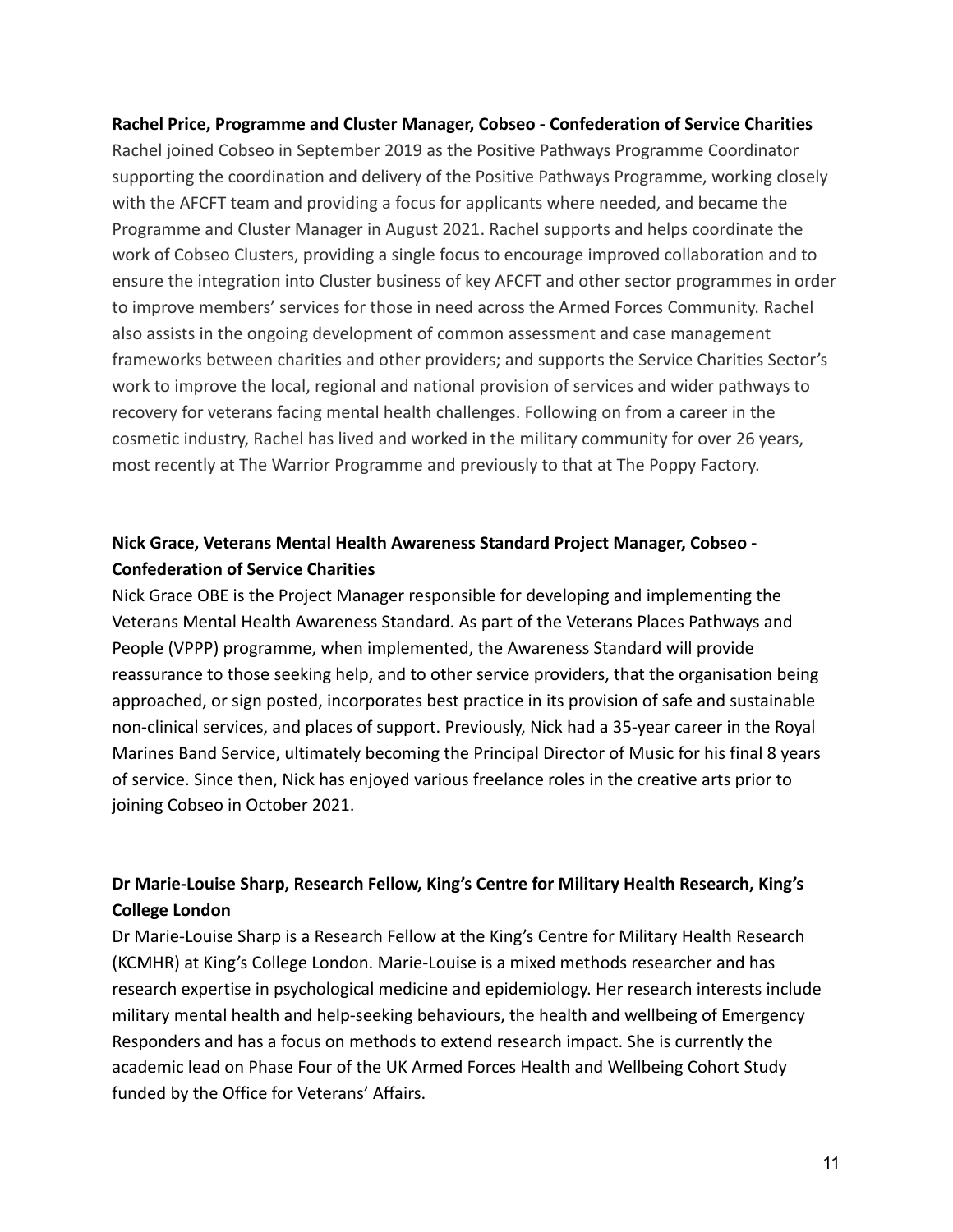Marie-Louise previously worked in the non-profit sector specialising in Armed Forces healthcare policy. She is a member of the Five Eyes Mental Health Research and Innovation Collaborative focused on improving international research and mental health outcomes for the Armed Forces community. Marie-Louise also has a background in political science having trained at post-graduate level at Oxford University. Her current published papers include pre-incident training in Emergency Responders to build resilience, impact of COVID-19 pandemic on the health and wellbeing of the veteran community, help-seeking behaviours of UK military, LGBTQ health and wellbeing in Armed Forces, suicide and self-harm in UK military, physical health conditions associated with PTSD in UK veterans, and treatment of military related PTSD.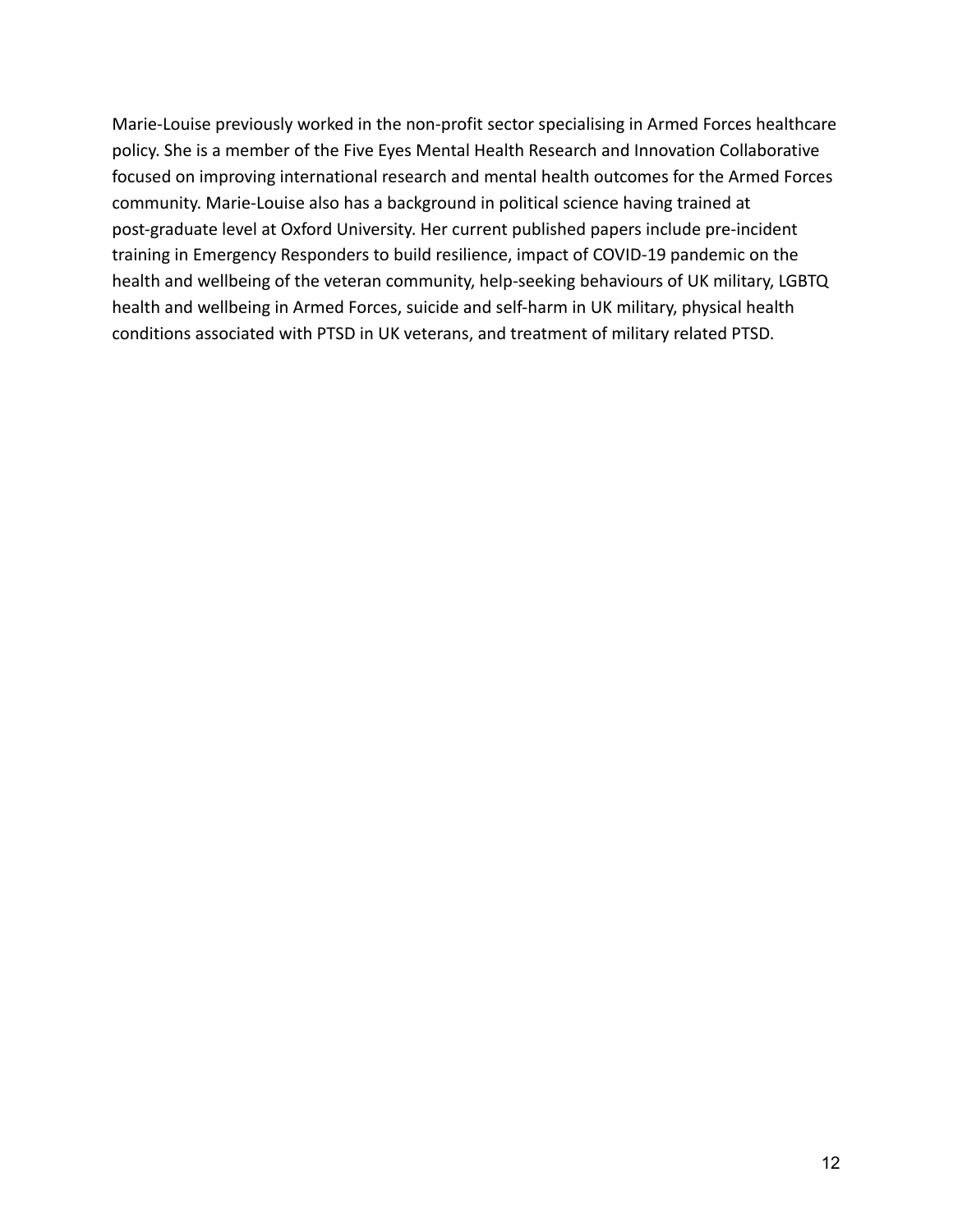### **Delegate organisations**

Over 70 delegates are registered to attend the event, representing a range of organisations, including:

3 R WELSH

Aberystwyth University

Adferiad Recovery

Alabaré

Army

Army Welfare Service

Blesma the Limbless Veterans

Blind Veterans UK

Broughton House

Cabinet Office

Cardiff Council

Care After Combat

Cobseo - Confederation of Service Charities

Combat Stress

Contact Group

Defence Medical Services

Defence Medical Welfare Service

DWP

Forces in Mind Trust

Help for Heroes

HQ 160th (Welsh) Bde

Icarus

Invictus Games Foundation

King Edward Vii's Hospital, London

King's College London